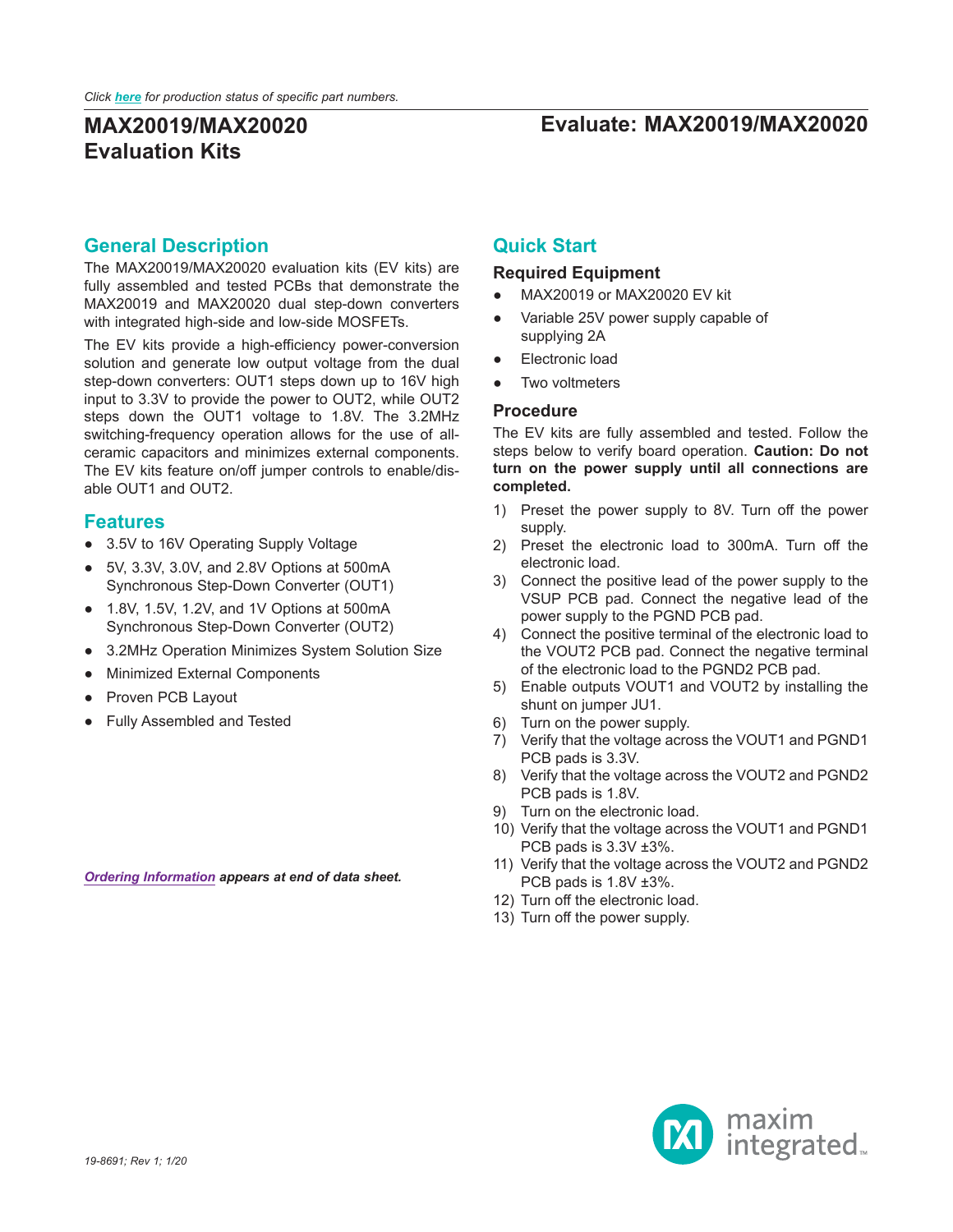## MAX20019/MAX20020 Evaluate: MAX20019/MAX20020

#### **Detailed Description**

The MAX20019/MAX20020 EV kits integrate dual highefficiency DC-DC step-down converters. OUT1 steps down a high input voltage to 3.3V at up to 500mA, while OUT2 steps down OUT1 voltage to 1.8V. VOUT1 and VOUT2 can be enabled/disabled by JU1 jumper.

#### **Enable Control (JU1)**

The JU1 jumper is used to enable or disable VOUT1 and VOUT2. Install a shunt on JU1 to enable VOUT1 and VOUT2 normal operation. Remove shunts on JU1 to enter shutdown mode. See [Table 1](#page-1-1) for enable control.

### <span id="page-1-1"></span>**Table 1. Enable Control (JU1)**

| <b>SHUNT POSITION</b> | <b>MODE</b>      |
|-----------------------|------------------|
| ωu                    | Normal Operation |
| ገff                   | Shutdown         |

#### <span id="page-1-0"></span>**Ordering Information**

| <b>PART</b>    | <b>TYPE</b> |
|----------------|-------------|
| MAX20019EVKIT# | FV Kit      |
| MAX20020EVKIT# | FV Kit      |

#*Denotes RoHS compliance.*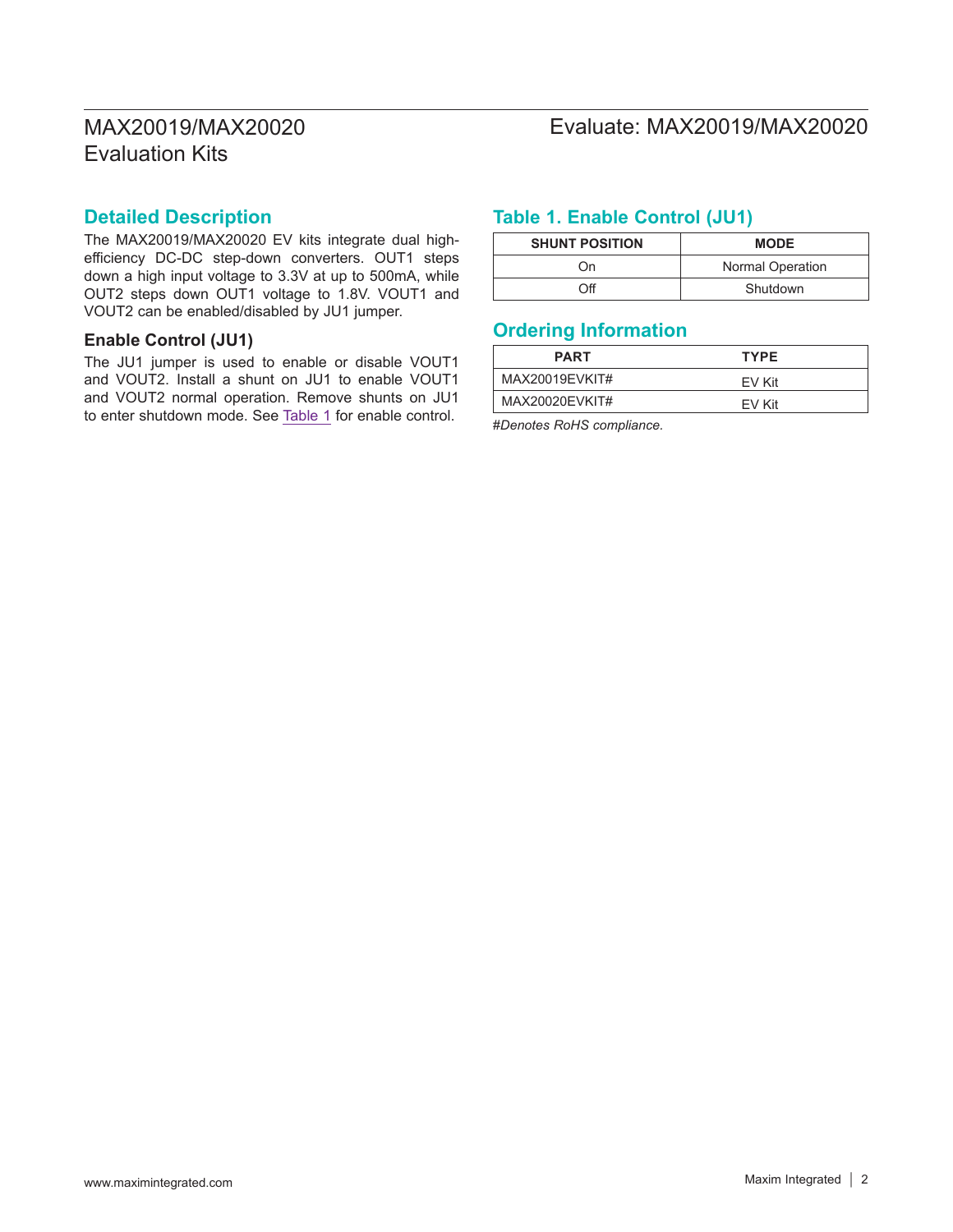# MAX20019/MAX20020 Evaluate: MAX20019/MAX20020

### **MAX20019/MAX20020 EV Kits Bill of Materials**

| REF DES                                          | ĞΣ                       | VALUE                   | <b>DESCRIPTION</b>                                                                                                          | MFG PART #            | <b>MANUFACTURER</b>    |
|--------------------------------------------------|--------------------------|-------------------------|-----------------------------------------------------------------------------------------------------------------------------|-----------------------|------------------------|
| $\overline{O}$                                   |                          | 10UF                    | CAPACITOR; SMT (1206); CERAMIC CHIP; 10UF; 35V;<br>TOL=10%; TG=-55 DEGC TO +125 DEGC; TC=X7R<br><b>AUTO</b>                 | CGA5L1X7R1V106K       | ÌЖ                     |
| S                                                | $\overline{\phantom{0}}$ | $2.2 \cup F$            | CAPACITOR; SMT (0603); CERAMIC CHIP; 2.2UF; 6.3V;<br>TOL=10%; MODEL=C SERIES; TG=-55 DEGC TO +125<br>DEGC; TC=X7R AUTO      | CGA3E1X7R0J225K       | TDK                    |
| පි                                               | $\overline{\phantom{0}}$ | 0.1UF                   | CAPACITOR; SMT (0402); CERAMIC CHIP; 0.1UF; 16V;<br>TOL=10%; TG=-55 DEGC TO +125 DEGC; TC=X7R<br><b>AUTO</b>                | CGA2B1X7R1C104K050BC  | TDK                    |
| J                                                | $\overline{\phantom{0}}$ | 220F                    | CAPACITOR; SMT (1206); CERAMIC CHIP; 22UF; 6.3V;<br>TOL=20%; TG=-55 DEGC TO +125 DEGC; TC=X7R;<br><b>AUTO</b>               | CGA5L1X7R0J226M       | ÌЖ                     |
| පි                                               | $\overline{\phantom{0}}$ | $220$ F                 | CAPACITOR; SMT (0805); CERAMIC CHIP; 22UF; 4V;<br>TOL=20%; TG=-55 DEGC TO +125 DEGC; TC=X7S;<br><b>AUTO</b>                 | CGA4J1X7S0G226M       | Ř                      |
| ප්                                               |                          | $\approx$               | DO NOT POPULATE (DNP)                                                                                                       | <b>BKD</b>            |                        |
| 5                                                | $\overline{\phantom{0}}$ | 1000PF                  | 50V; TOL=10%; MODEL=C SERIES; TG=-55 DEGC TO<br>CAPACITOR; SMT (0402); CERAMIC CHIP; 1000PF;<br>+125 DEGC; TC=X7R AUTO      | CGA2B2X7R1H102K050BA  | TDK                    |
| C8, C10                                          | $\sim$                   | 0.1UF                   | CAPACITOR; SMT (0402); CERAMIC CHIP; 0.1UF; 50V;<br>TOL=10%; TG=-55 DEGC TO +125 DEGC; TC=X7R                               | CGA2B3X7R1H104K       | TDK                    |
| පි                                               | $\overline{\phantom{0}}$ | 1000PF                  | 50V; TOL=20%; TG=-55 DEGC TO +125 DEGC; TC=X7R CGA3E2X7R1H102M080AA<br>CAPACITOR; SMT (0603); CERAMIC CHIP; 1000PF;<br>AUTO |                       | Ĕ                      |
| $\tilde{=}$                                      | $\overline{\phantom{0}}$ | $\frac{4}{2}$           | CONNECTOR; MALE; THROUGH HOLE; BREAKAWAY;<br>STRAIGHT; 3PINS                                                                | PEC03SAAN             | <b>SULLINS</b>         |
| $\overline{\mathbb{Z}}$                          | $\overline{\phantom{0}}$ | 3.3UH                   | INDUCTOR; SMT; ORIGINAL FINE COPPER; 3.3UH;<br>TOL=+/-20%; 2.2A                                                             | TFM252012ALMA-3R3MTAA | TDK                    |
| $\overline{c}$                                   | $\overline{\phantom{0}}$ | 2.2UH                   | INDUCTOR; SMT; ORIGINAL FINE COPPER; 2.2UH;<br>TOL=+/-20%; 2.1A                                                             | TFM201610ALMA-2R2MTAA | īЭ                     |
| $\mathbf{C}$                                     | $\overline{ }$           | 500                     | INDUCTOR; SMT (1206); FERRITE-BEAD; 500; TOL=+/-<br>25%; 2.5A                                                               | 742792116             | WURTH ELECTRONICS INC. |
| PGND, PGND1, PGND2, VOUT1,<br>VOUT2, VSUP, VSUPF | L                        | ≸                       | EVK KIT PARTS; MAXIM PAD; WIRE; NATURAL; SOLID;<br>WEICO WIRE; SOFT DRAWN BUS TYPE-S; 20AWG                                 | 9020 BUSS             | WEICO WIRE             |
| 쥰                                                | $\overline{\phantom{0}}$ | $\circ$                 | RESISTOR; 0402; 0 OHM; 0%; JUMPER; 0.2W; THICK<br>FILM                                                                      | CRCW04020000Z0EDHP    | VISHAY DRALORIC        |
| $\overline{5}$                                   | $\overline{ }$           | $\stackrel{\leq}{\geq}$ | CONVERTER FOR AUTOMOTIVE CAMERA; TDFN10-<br>EVKIT PART-IC; VCON; 3.2MHZ; 500MA DUAL<br>缶                                    | MAX20019ATBAN+        | MAXIM                  |
| VBIAS                                            | $\overline{\phantom{0}}$ | ≸                       | TESTPOINT WITH 1.80MM HOLE DIA, RED,<br>MULTIPURPOSE; NOT FOR COLD TEST                                                     | 5010                  | <b>KEYSTONE</b>        |
|                                                  |                          |                         | PCB: MAX20019EVKIT                                                                                                          |                       | MAXIM                  |
| *C6 - when populated                             |                          | 10UF                    | TOL=20%; MODEL=C SERIES; TG=-55 DEGC TO +125<br>CAPACITOR; SMT (1206); CERAMIC CHIP; 10UF; 16V;<br>DEGC; TC=X7R AUTO        | CGA5L1X7R1C106M160AC  | ĬΡ                     |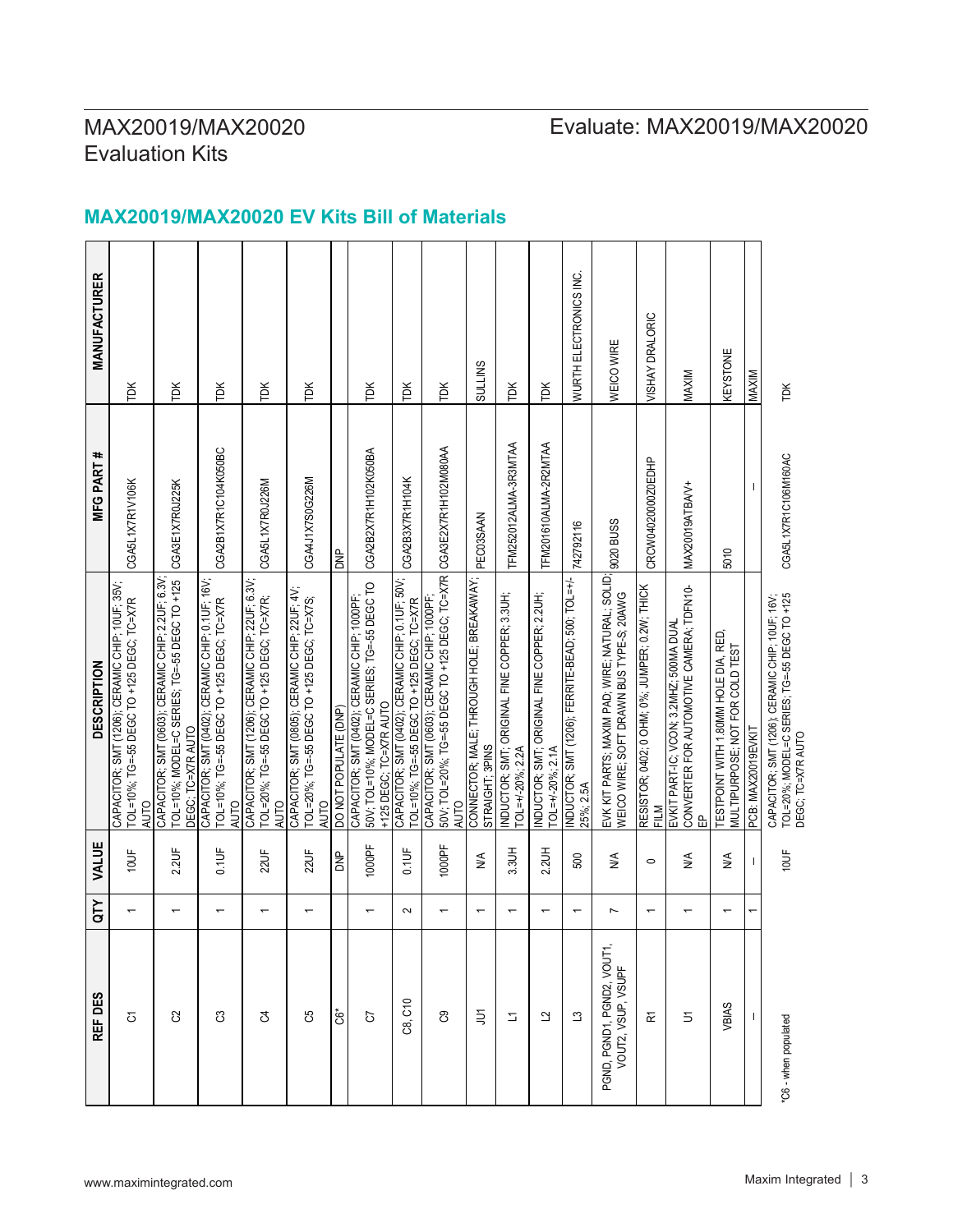## MAX20019/MAX20020 Evaluate: MAX20019/MAX20020

# **MAX20019/MAX20020 EV Kits Schematic**

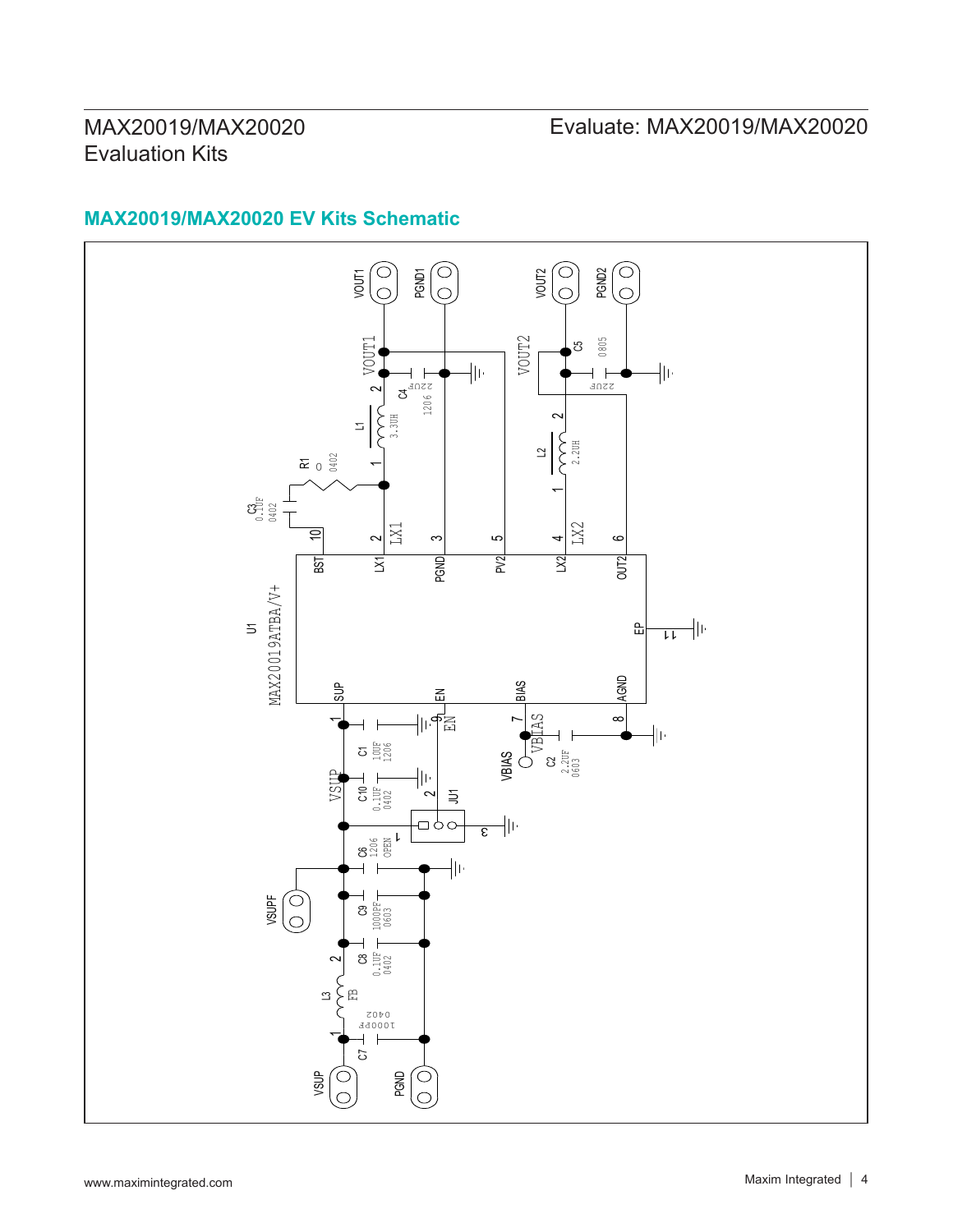## MAX20019/MAX20020 Evaluate: MAX20019/MAX20020

## **MAX20019/MAX20020 EV Kits PCB Layouts**



*MAX20019/MAX20020 EV Kits Component Placement Guide—Top Silkscreen*



*MAX20019/MAX20020 EV Kits Component Placement Guide—Bottom Silkscreen*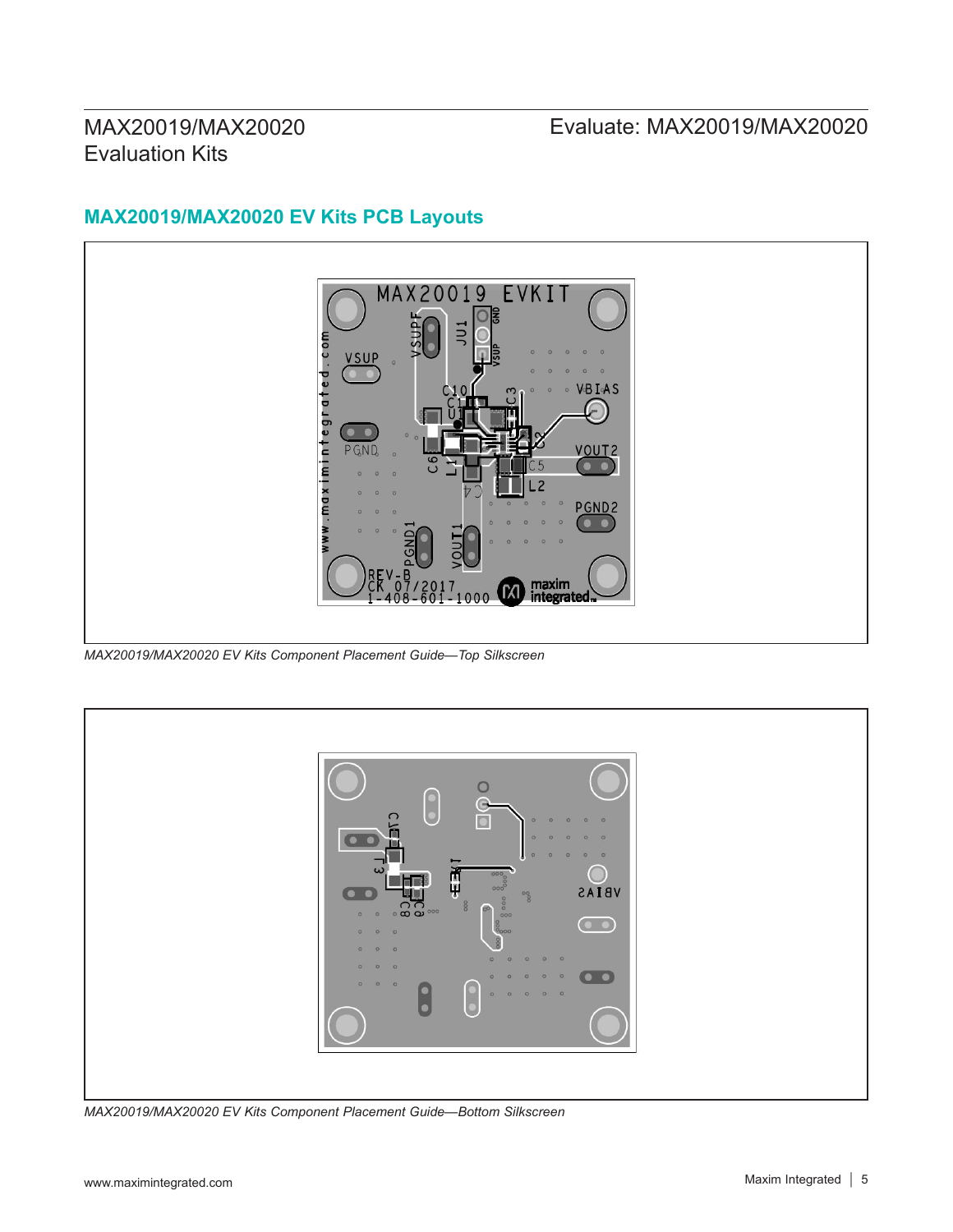## MAX20019/MAX20020 Evaluate: MAX20019/MAX20020

# **MAX20019/MAX20020 EV Kits PCB Layouts (continued)**



*MAX20019/MAX20020 EV Kits PCB Layout—Top*



*MAX20019/MAX20020 EV Kits PCB Layout—Bottom*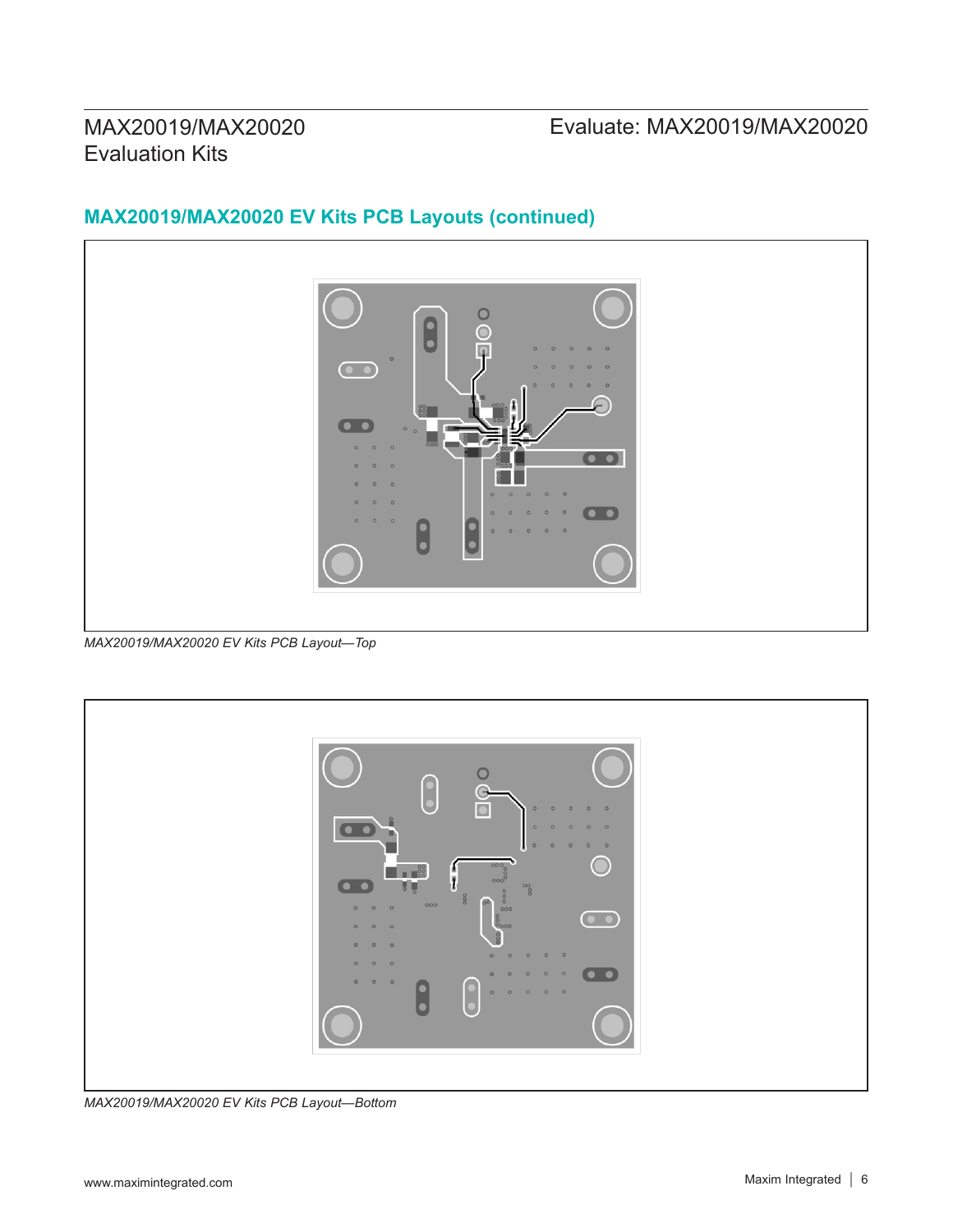## **MAX20019/MAX20020 EV Kits PCB Layouts (continued)**



*MAX20019/MAX20020 EV Kits PCB Layout—Top Mask*



*MAX20019/MAX20020 EV Kits PCB Layout—Bottom Mask*